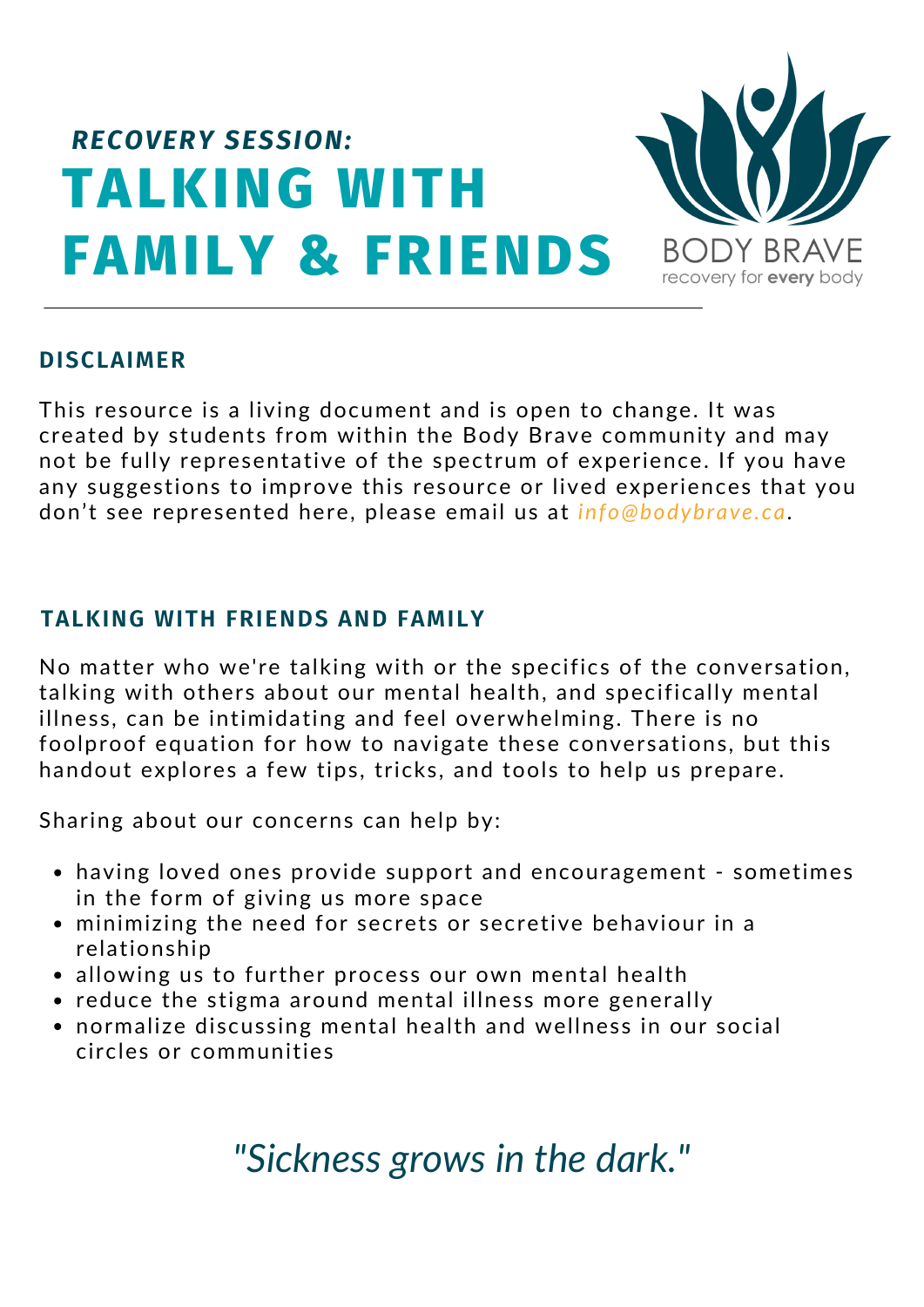

# **WHO SHOULD I TALK TO?**

It would be amazing if everybody could be open and helpful when it comes to talking about mental illness or disordered eating. The reality is some relationships aren't built for these kinds of talks, and that's okay. Offering emotional support is not what everyone is comfortable with or knows how to do. There may be people you love and appreciate dearly, but who conversations about disordered eating and recovery may not be suitable for.

Start by making a list of the people you're considering talking to about your mental health concerns. Include the people you feel closest to, and list the most emotionally skilled people you know, even if you don't know them as well.

Consider:

- Is there anyone you've discussed mental health with before, or heard talking about mental health or other difficult subjects in a sensitive way?
- Is there anyone who might have some personal understanding of eating disorders or other mental health issues, and would be able to talk with you about what you're going through in a positive way?
- Is there anyone you've been able to confide in before?
- Is there anyone with whom someone else you know has discussed similar issues?

People You Might Consider Reaching Out To: partners, siblings, friends, parents, guardians, teachers, coaches, spiritual leaders, extended family members, community leaders.

When thinking over the pros and cons of telling someone, also consider the pros and cons of not telling them. What might happen to the relationship if you don't tell them about your concerns? Will telling them/not telling them possibly affect your ability to recover? The positives and negatives are different for everyone and thinking them through can help you decide what's right for you.

# *"Where talk exists, so does hope."*

https://www.beateatingdisorders.org.uk/get-information-and-support/get-help-for-myself/how-totell-someone-you-have-an-eating-disorder/

https://www.eatingdisorderhope.com/blog/how-to-disclose-your-eating-disorder-to-friends-lovedones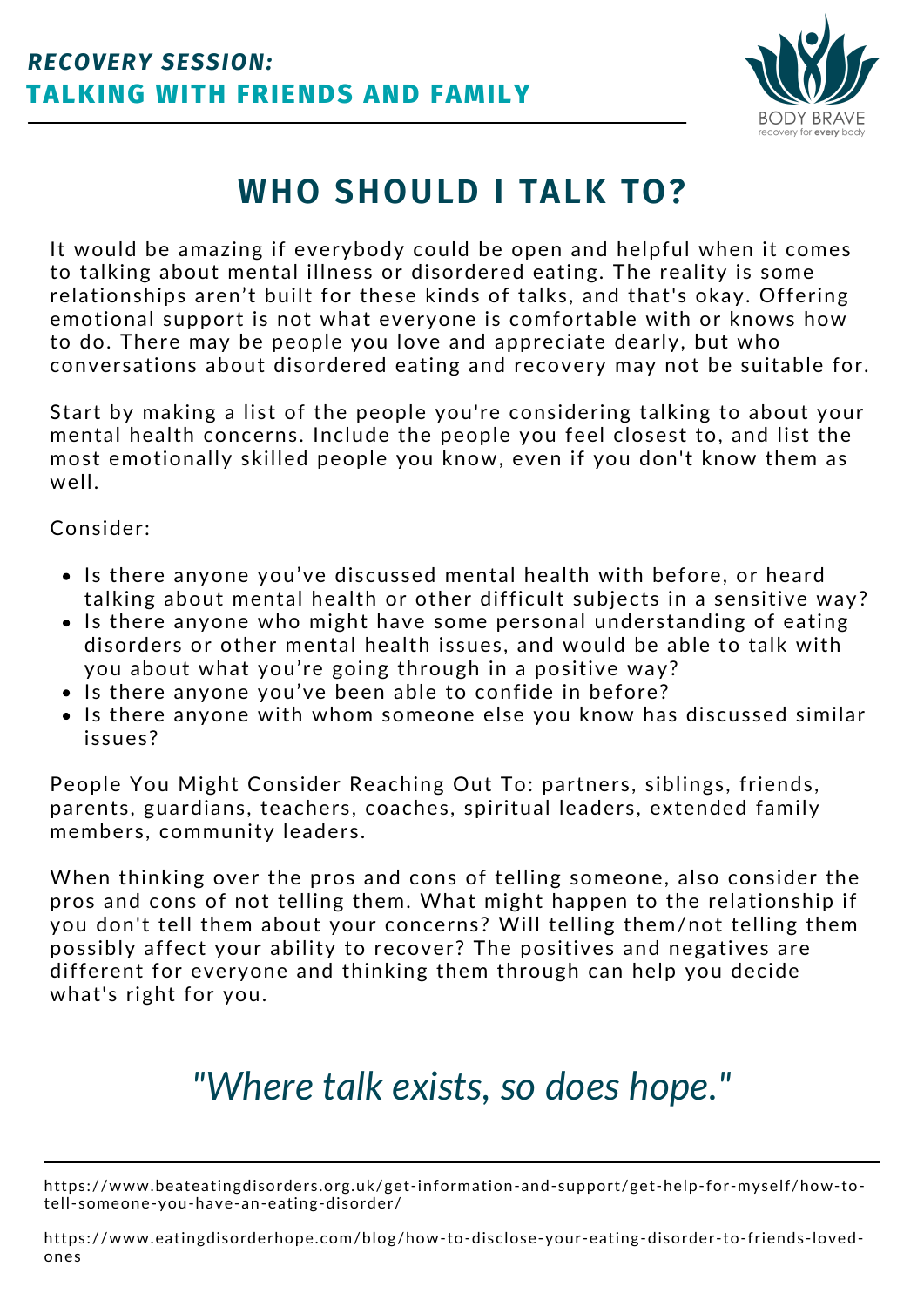

# **STARTING THE CONVERSATION**

### *Preparation*

#### Write it out

Before you talk to someone, you could prepare by writing down what you want to say. It might be helpful to think about:

- The thoughts and feelings affecting your eating, or other behaviour you're concerned about.
- How long the eating difficulties have been going on.
- What the person you're talking to could do to support you in getting appropriate help.

#### Plan the Logistics

If a chat in-person works for you, that's great! If it doesn't, you could write what you want to say and read it aloud, send the person an email, phone them, or send them a quick text/online message – remember that you have lots of options. Do what feels most comfortable to you. If planning a date/time in your mind as well to help you plan feels best, do that, even just mentally for yourself.

It's normal to feel scared at the idea of telling someone about your eating disorder. But we hear from so many people who say that, while it was difficult, it was also a big relief to have someone else know what they're going through.

### *Talk Through the Process*

Sometimes it can be helpful to start the conversation by talking about the process, or "talking about talking," rather than jumping right into conversation. By doing this we can help prepare the other person for an important conversation by using "process" talk. You can begin process talk in lots of ways:

- "I want to talk to you about something important. I'm not sure how to talk about it, though. Can you just listen to me and try to understand? I'm hoping I'll feel better after talking about it with someone, but I need you to be patient."
- "There's something going on in my life that's bothering me. I think I need to talk to someone about it. I feel embarrassed about it, though, so please don't laugh it off or make a joke out of it."
- "I'm not sure if this will make sense. I feel uncomfortable talking about it, but I want to tell someone. Because of your knowledge, I'm hoping you'll be able to give me advice on what to do next for help."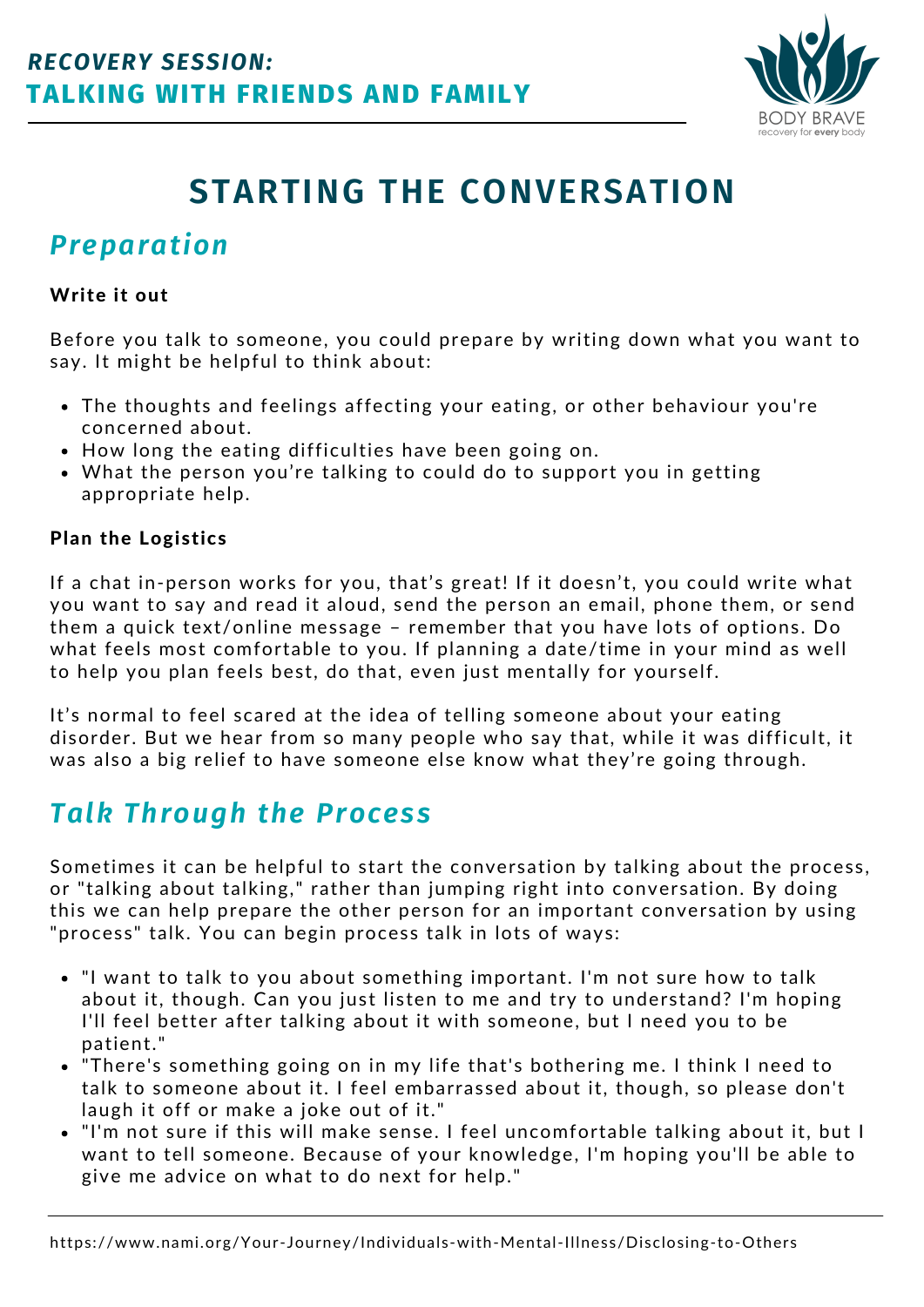

# **TALKING ABOUT THE PROBLEM**

### *Decide What to Share*

Decide in advance what parts of your experience you'll talk about and what parts you won't. Stand by your decision. It's perfectly understandable to answer a question with a statement like "I'd rather not talk about that right now." You do not need to get into the details of specific behaviours, diagnoses, etc. Big topics do not always need big conversations.

### *Decide How to Frame Your Statement*

If you're not comfortable talking specifically about disordered eating or eating habits, there are others things you may explore in conversation with a loved one that can help start the conversation about mental health without diving directly into disordered eating.

Examples:

- "I have some concerns about my mental health, I've been struggling with anxiety and having trouble sleeping. It's hurting my work and I feel out of control."
- "I've started skipping classes sometimes, and I haven't been able to focus on anything. I'm worried I'll stop leaving the apartment if I don't get help."
- "The doctor said my weight has fluctuated a lot. Sometimes I feel like things are getting out of control and I'm not sure how to keep myself together."

## **PREPARE FOR REACTIONS**

If you've summoned the courage to tell someone how you're feeling and they aren't supportive, it can make you reluctant to tell anyone else. Don't take a poor reaction to mean you aren't struggling or your concerns aren't valid, that you don't deserve treatment, or were wrong to share. How others react is not your fault.The person may be surprised, shocked, upset, or worried. There is also often relief, as you may find that your family or friends have been worried about you but have felt unable to approach you.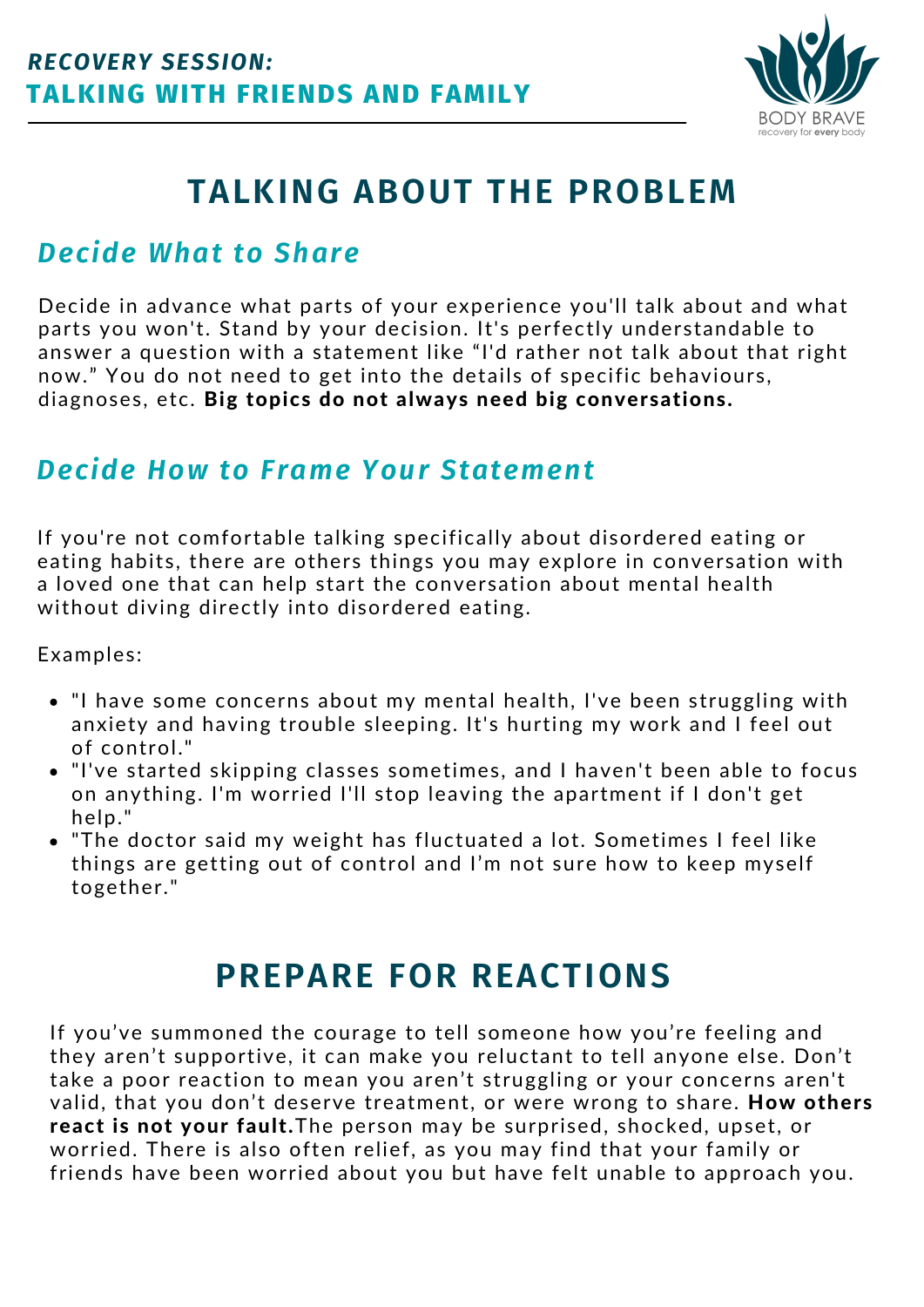### **TALKING WITH FRIENDS AND FAMILY** *RECOVERY SESSION:*



If you'd still like to speak with that person, this door isn't necessarily closed – they may be reacting out of fear, shock, or confusion, and be more willing to talk once they've moved past this initial response. You could consider directing them to some more information so they can learn more.

However, you deserve help and support now, and you shouldn't have to spend all your time and energy convincing someone if it doesn't feel like they're listening to you. Think about whether there's someone else you can talk to – remember, if one person reacts badly, that does not mean the next person will.

## *"Never let your ego get in the way of asking for help when in desperate need. We have all been helped at a point in our lives."*

#### - EDMOND MBIAKA.

## **LET THEM KNOW HOW THEY CAN HELP**

Everyone has different needs, and different people respond in different ways. Think about your needs ahead of time, and about whether this person can support you, if there are resources that would help them understand what you're going through, or if they say no. Some people may not be able to handle disclosure, so it may be difficult to expect support from them. However, there are many people who will probably feel honoured that you shared this with them, and whom will be happy to do what they can.

Examples:

- "I'm scared to make an appointment because that's like admitting there's something wrong. But I need to see a doctor. Can you help me find one and follow through?"
- "I'm not thinking clearly these days. I'm getting treatment for disordered eating, but it might take a while to feel right. Until then, when I do something that makes you uncomfortable, can you please tell me what I'm doing instead of getting freaked out?"
- "I'm not supposed to drink alcohol with my medications. I'm going to try not to drink at parties, but I need my close friends to encourage me and help me keep my social life."
- "I'm feeling better. But once in a while, can you tell me you're there for me and give me a hug?"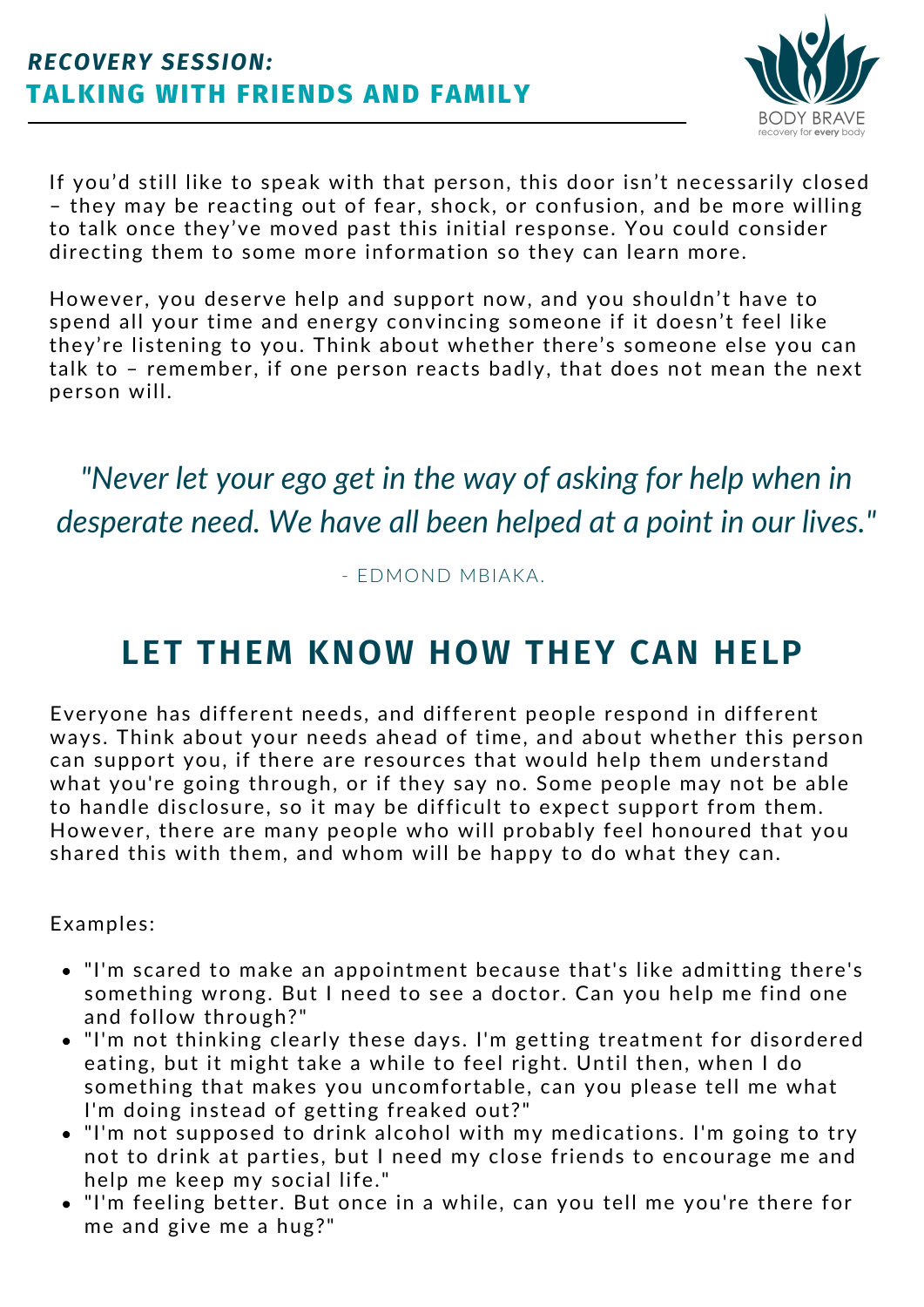

## **TEMPLATES FOR WRITTEN COMMUNICATION**

### *Written Letter*

Use the letter below and fill in the blanks. Pick from the options we've listed or use your own words.

Dear \_\_\_\_\_\_\_\_\_,

For the past (day/week/month/year/\_\_\_\_\_\_\_\_\_\_), I have been feeling (unlike myself/sad/angry/anxious/ moody/agitated/lonely/hopeless/fearful/overwhelmed/ distracted/confused/stressed/empty/restless/unable to function or get out of bed/\_\_\_\_\_\_\_\_\_\_).

I have struggled with (changes in appetite/changes in weight/loss of interest in things I used to enjoy/ hearing things that were not there/seeing things that were not there/ feeling unsure if things are real or not real/ my brain playing tricks on me/ lack of energy/increased energy/ inability to concentrate/alcohol or drug use or abuse/self-harm/skipping meals/overeating/overwhelming focus on weight or appearance/feeling worthless/ uncontrollable thoughts/guilt/paranoia/nightmares/ bullying/not sleeping enough/ sleeping too much/risky sexual behaviour/overwhelming sadness/losing friends/unhealthy friendships/unexplained anger or rage/isolation/ feeling detached from my body/feeling out of control/ thoughts of self-harm/cutting/thoughts of suicide/plans of suicide/abuse/sexual assault/death of a loved one/\_\_\_\_\_\_\_\_\_\_).

Telling you this makes me feel (nervous/anxious/hopeful/embarrassed/ empowered/pro-active/mature/self-conscious/guilty/\_\_\_\_\_\_\_\_\_\_), but I'm telling you this because (I'm worried about myself/it is impacting my schoolwork/it is impacting my friendships/I am afraid/I don't want to feel like this/I don't know what to do/I don't have anyone else to talk to about this/I trust you/\_\_\_\_\_\_\_\_\_\_).

I would like to (talk to a doctor or therapist/talk to a guidance counselor/talk to my teachers/talk about this later/create a plan to get better/talk about this more/find a support group/\_\_\_\_\_\_\_\_\_) and I need your help.

Sincerely, (Your name\_\_\_\_\_\_\_\_\_\_)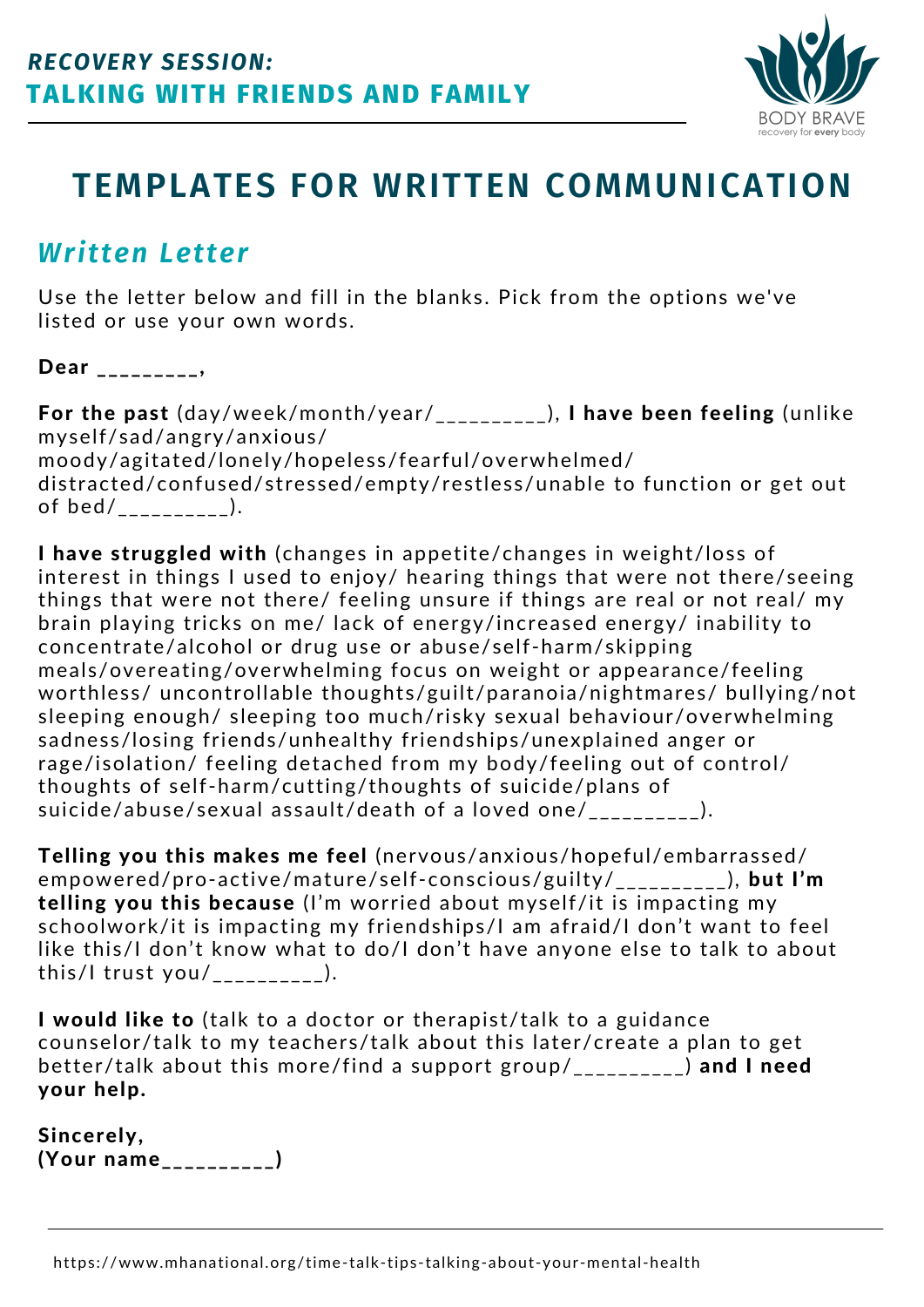

### *Text*

'Hey guys, this really isn't something I want to talk about, but I have had some issues with (...eating, sleeping, my appetite, my body image, etc) lately and I'm currently (...seeing a therapist, looking for professional support, talking to my doctor about it, etc). I really don't want to answer any questions, but just wanted communicate some boundaries I've found to be really important for me. Moving forward I'm wondering if we could limit, (... commenting on food, portion sizes, exercise habits, weight, body, etc). Hopefully, this will be over soon, but as of right now I just wanted you to know. Love you guys and thanks for always being supportive!',

## **JOURNAL PROMPTS**

- How does my self-confidence impact the way I communicate?
- How do you like others to communication hard things with you?
- How do I normally respond to conflict or hard conversations? How do I wish I responded to these things?
- How do I want someone to support me?
- If someone knows about my eating disorder, how do I want them to treat me?
- What boundaries would I want to set with someone who knows about my eating disorder? (no advice, etc)
- Write a letter telling yourself about your disordered eating concerns.

### *Time to Reflect:*

*What are my hesitations when it comes to talking to someone about disordered eating?*